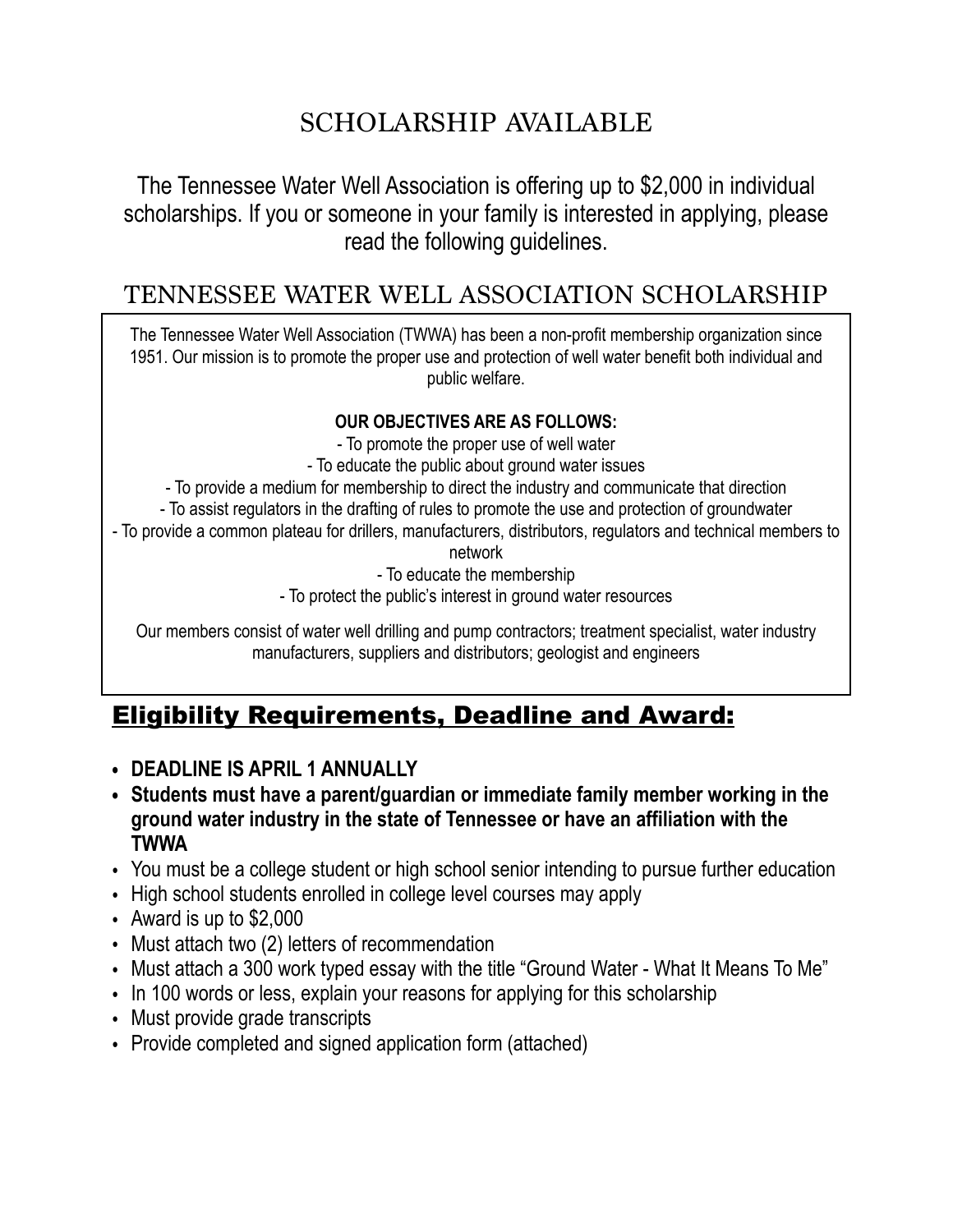### **Tennessee Water Well Association**

*JoLinda Watson Scholarship*

| <b>APPLICANT INFORMATION</b><br><b>PLEASE PRINT</b>                         |            |                         |                                                  |  |  |  |
|-----------------------------------------------------------------------------|------------|-------------------------|--------------------------------------------------|--|--|--|
|                                                                             |            |                         |                                                  |  |  |  |
| Name:____<br>First                                                          | Middle     |                         | Last                                             |  |  |  |
|                                                                             |            |                         |                                                  |  |  |  |
| Date of birth:                                                              | SSN:       |                         | Phone:                                           |  |  |  |
| Current address:                                                            |            |                         |                                                  |  |  |  |
| City:                                                                       |            | State:                  | ZIP Code:                                        |  |  |  |
| Email:                                                                      |            | Male_____ Female____    | Single____ Married____<br>Number of Children____ |  |  |  |
| Are you a citizen of the United States?                                     |            |                         |                                                  |  |  |  |
| ARE YOU, OR A RELATIVE EMPLOYED IN THE GROUNDWATER INDUSTRY? YES____ NO____ |            |                         |                                                  |  |  |  |
| If so, Name of Relative:                                                    |            |                         |                                                  |  |  |  |
| Relative's company name:                                                    |            |                         | How long have they been employed?                |  |  |  |
| Company address:                                                            | City:      |                         | State/Zip:                                       |  |  |  |
| Your relationship to this person:                                           |            |                         |                                                  |  |  |  |
|                                                                             |            |                         |                                                  |  |  |  |
|                                                                             |            | <b>PARENT/GUARDIANS</b> |                                                  |  |  |  |
| Name:                                                                       |            |                         |                                                  |  |  |  |
| Relationship:                                                               |            |                         | Phone:                                           |  |  |  |
| Current address:                                                            | City:      |                         | State/Zip:                                       |  |  |  |
| Name:                                                                       |            |                         |                                                  |  |  |  |
| Relationship:                                                               |            |                         | Phone:                                           |  |  |  |
| Current address:<br>City:                                                   |            |                         | State/Zip:                                       |  |  |  |
|                                                                             |            |                         |                                                  |  |  |  |
| <b>SCHOOL INFORMATION</b>                                                   |            |                         |                                                  |  |  |  |
| High School:                                                                |            |                         |                                                  |  |  |  |
| Principal:                                                                  |            |                         | Date of graduation:                              |  |  |  |
| Grade point average:                                                        | Sat Score: |                         | Act Score:                                       |  |  |  |
| Address:                                                                    |            |                         | City:                                            |  |  |  |
| State/Zip:                                                                  | Phone:     |                         | Fax:                                             |  |  |  |
|                                                                             |            |                         |                                                  |  |  |  |
|                                                                             |            |                         |                                                  |  |  |  |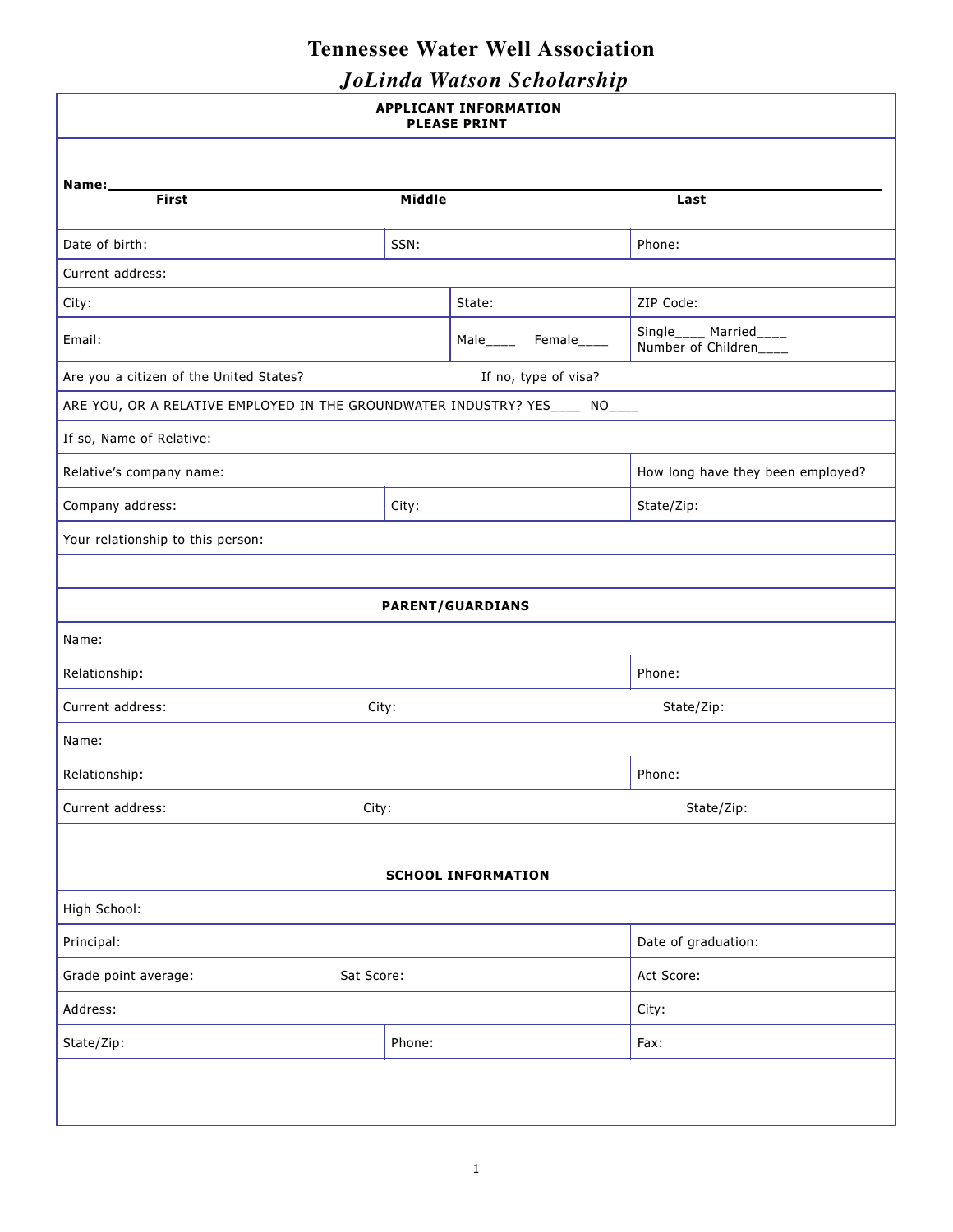### **Tennessee Water Well Association**

*JoLinda Watson Scholarship*

| <b>College/University Information</b>                           |                                                        |  |                         |  |  |
|-----------------------------------------------------------------|--------------------------------------------------------|--|-------------------------|--|--|
| Name of college:                                                |                                                        |  |                         |  |  |
| Address:                                                        |                                                        |  | City:                   |  |  |
| State/Zip:                                                      | Major:                                                 |  |                         |  |  |
| Is this a 2-year or 4-year program?                             |                                                        |  | Proposed entrance date: |  |  |
| Proposed field of study/detail of courses:                      |                                                        |  |                         |  |  |
|                                                                 |                                                        |  |                         |  |  |
|                                                                 |                                                        |  |                         |  |  |
|                                                                 |                                                        |  |                         |  |  |
|                                                                 |                                                        |  |                         |  |  |
|                                                                 | WORK EXPERIENCE INCLUDING PRESENT EMPLOYMENT           |  |                         |  |  |
| List dates of employment, job description, & hours per week:    |                                                        |  |                         |  |  |
|                                                                 |                                                        |  |                         |  |  |
|                                                                 |                                                        |  |                         |  |  |
|                                                                 |                                                        |  |                         |  |  |
|                                                                 |                                                        |  |                         |  |  |
|                                                                 |                                                        |  |                         |  |  |
|                                                                 | SPECIAL RECOGNITION, AWARDS, HONORS, SCHOLARSHIPS ETC. |  |                         |  |  |
|                                                                 |                                                        |  |                         |  |  |
|                                                                 |                                                        |  |                         |  |  |
|                                                                 |                                                        |  |                         |  |  |
|                                                                 |                                                        |  |                         |  |  |
| COMMUNITY INVOLVEMENT (INCLUDE TOTAL HOURS PER ACTIVITY)        |                                                        |  |                         |  |  |
|                                                                 |                                                        |  |                         |  |  |
|                                                                 |                                                        |  |                         |  |  |
|                                                                 |                                                        |  |                         |  |  |
| EXTRACURRICULAR ACTIVITIES, HOBBIES, SPORTS AND OTHER INTERESTS |                                                        |  |                         |  |  |
|                                                                 |                                                        |  |                         |  |  |
|                                                                 |                                                        |  |                         |  |  |
|                                                                 |                                                        |  |                         |  |  |
|                                                                 |                                                        |  |                         |  |  |